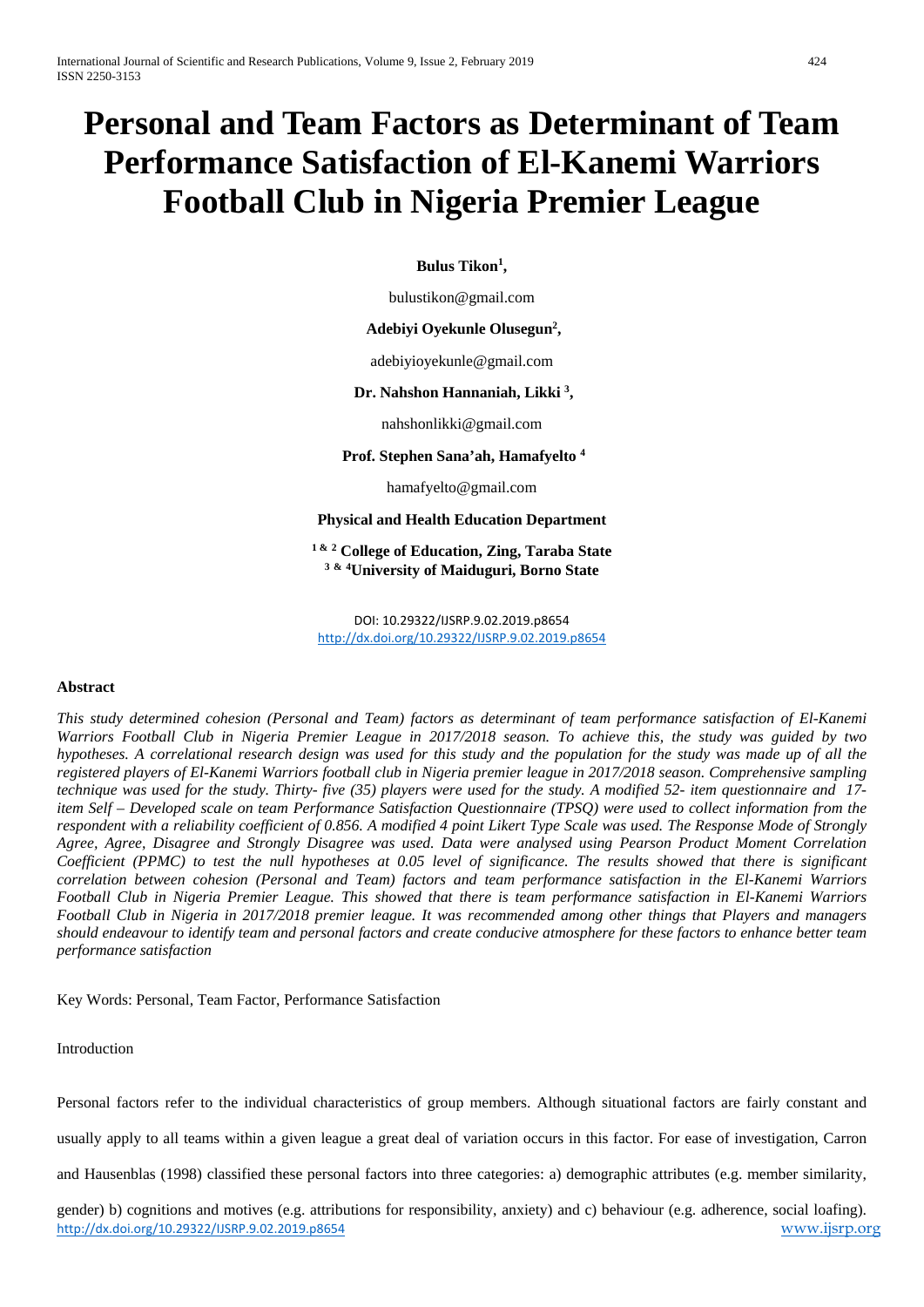When individual sacrifices are made by team members, the goal of the team becomes paramount and performance will be geared towards that goal.

 Carron and Dennis (2001) suggested that the most important personal factors associated with the development of both task and social cohesion on sport teams is individual satisfaction. For example, Widmeyer and William (1991) found that member satisfaction was the best predictor of both social and task cohesion in the sport of golf. Another factor often cited as a correlate of cohesiveness is similarity (a demographic attributes) – similarity in attitudes, aspirations, commitments, and expectations. Although there might be differences in such areas as ethnicity, economic back ground, and ability, it would seem more crucial that athletes be similar in such areas as goal expectations, codes of conduct for the games or competitions, and expectations about individual behaviour (Weinberg & Gould, 2010).

 Personal factors include individuals' beliefs towards how they relate to the team, and what role they personally feel they play within the team setting another personal factor that contributes to team cohesion is seen when an athlete shows loyalty and commitment through a sacrifice for the success of the team (Prapavessis & Carron, 1997), from <https://psych.hanover.edu/research/>

 A reasonable generalisation is that team cohesion is related to individual cognitions. For example, in task cohesive teams, members are more egalitarian in accepting responsibility for unfavourable results. Brawley, Carron, and Widmeyer (1987) had athletes from a wide cross section of sports use their teammates as a benchmark to estimate degree of personal responsibility for the team's win or loss. The athletes rating their team high in task cohesiveness assumed a level of personal responsibility that was equal to that of average team member regardless of outcome (i.e. winning or losing). However, those athletes rating their team low in task cohesion showed a self- protective pattern of attribution by accepting less responsibility for the loss than the average team member.

 Another reasonable generalisation supported by research is that the presence of cohesion is associated with member behaviour. The interrelationships among sacrifice behaviour, team cohesion and conformity to group norm in sport teams were examined by Prapavessis and Carron, (1997) with state- level cricket teams. They found that sacrifice behaviour was positively associated with task and social cohesion (Jowett & Lavallel, 2007).

 Personality factors include individual orientation – cognitions and motives. It is considered that the connection of cognitions and motives with cohesion is most probably two – way: similarity of cognitions and motives of group contributes to cohesion, and vice – versa, cohesion contributes to similarity of cognitions and motives (Carron, eys, & Burke 2007). One of the cognition personality factors linked cohesion is efficacy beliefs.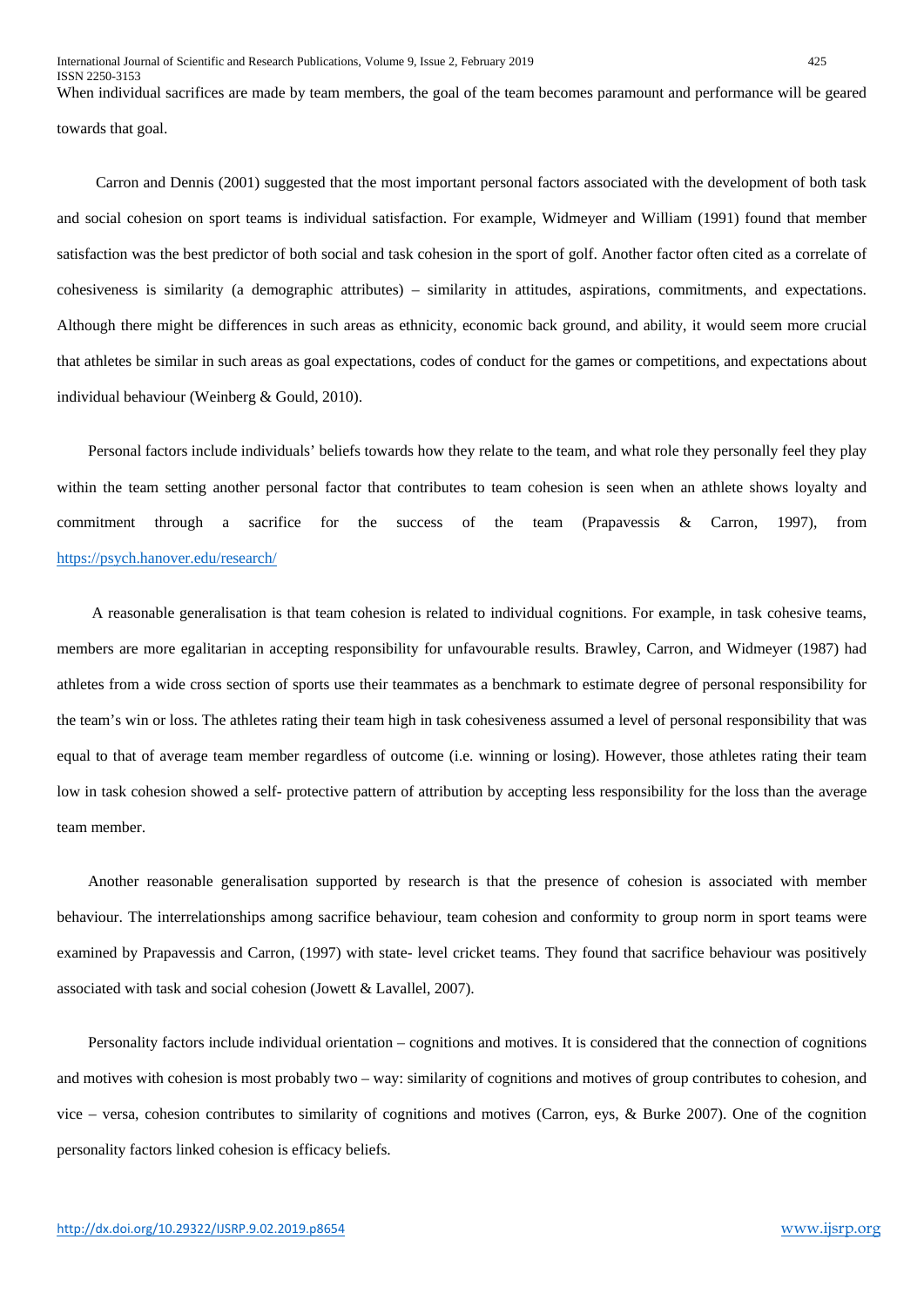Construct of efficacy is a key point in (Bandura, 1997) Social Cognition Theory. According to Social Cognition Theory the focus of studying lies on possibilities of development of those abilities of the person, which enable him/her to take active role in personal development, adaptation and reproduction. For that purpose, a person plans activities, sets goals, expressing thus resources for creating and generativity. Monitoring of progress, therefore, efficacy assessment is the key point for conformation or for revising of efficacy belief. It is considered that perception of efficacy fundamentally controls behaviour. It is based on development of expectations on the results of activities in achievement of goals pursuant personal rules and standards of behaviour (Bandura, 2001 in Veskovic, Valdevitz & Illic 2008).from<http://www.fizickakultura.com/fk/>

 Real efficacy includes ability, knowledge, qualifications and is essential for adaption. Although it is unavoidable, it is not sufficient for a person to successful perform an activity (Veskovic, Valdevit, & Ilic, 2008). Specificity of efficacy in sports abilities beside the level of mastery of sport abilities. Means that athletes must learn how to manage activities during competitive tactics to activities of the opponent team, to focus their attention to a task in situations when playing under pressure and when facing numerous stressors and various sources of disturbance, for example, banning from the game or loosing of the points, physical pain (Ayiku, 2005). In a study by Fadoju (2011) on personal and environmental factors as correlates of team sports using 2720 amateur soccer players in Oyo State, it was reported that personal factors, correlates with team cohesion and environmental factors which are contracts, scholarship, family expectation and peer influence correlates with team cohesion. This means that both factors contributed significantly to team cohesion among players of soccer clubs.

Team factors refer to group task characteristics, group productivity norms, and desire for group success, group roles, group position and team stability (Carron 1982). Team factors tend to be the bedrock of virtually all the other factors because when group norms, desire for success and stability are entrenched in a team, performance will definitely be positive. Studies in the domain of sport psychology, acknowledge the importance of collective efficacy and cohesion to ensure successful collective outcome (Carron, Bray, & Eys, 2002, Heuze, Raimbault, & Fontayne, 2006; Myers, Payment, & Feltz, 2004).

In team sports, understanding the impact that different factors have on a team's performance can be used to increase the likelihood of a successful outing and better performance. Furthermore, understanding the relationship among key factors should increase the ability to successfully utilize team strength and offset weaknesses, ultimately better impacting whether a team succeeds or fails. From<https://psych.hanover.edu/research/>

All human beings have an innate desire to be part of a group or to be associated with a group of individuals (Baumeister & Leary, 1995). Team sports provide an opportunity for humans to fulfil a fundamental drive to belong in a group (Spink, 1998). It is suggested that sports teams help to fulfil this need to belong by providing a forum in which athletes can develop characteristics such as leadership skills, focusing on and working with others to achieve a common goal (Drew & Braun, 2008). Anonymous (2006) in the article Being an Athlete, it is suggested that sports teams help to fulfil this need to belong by providing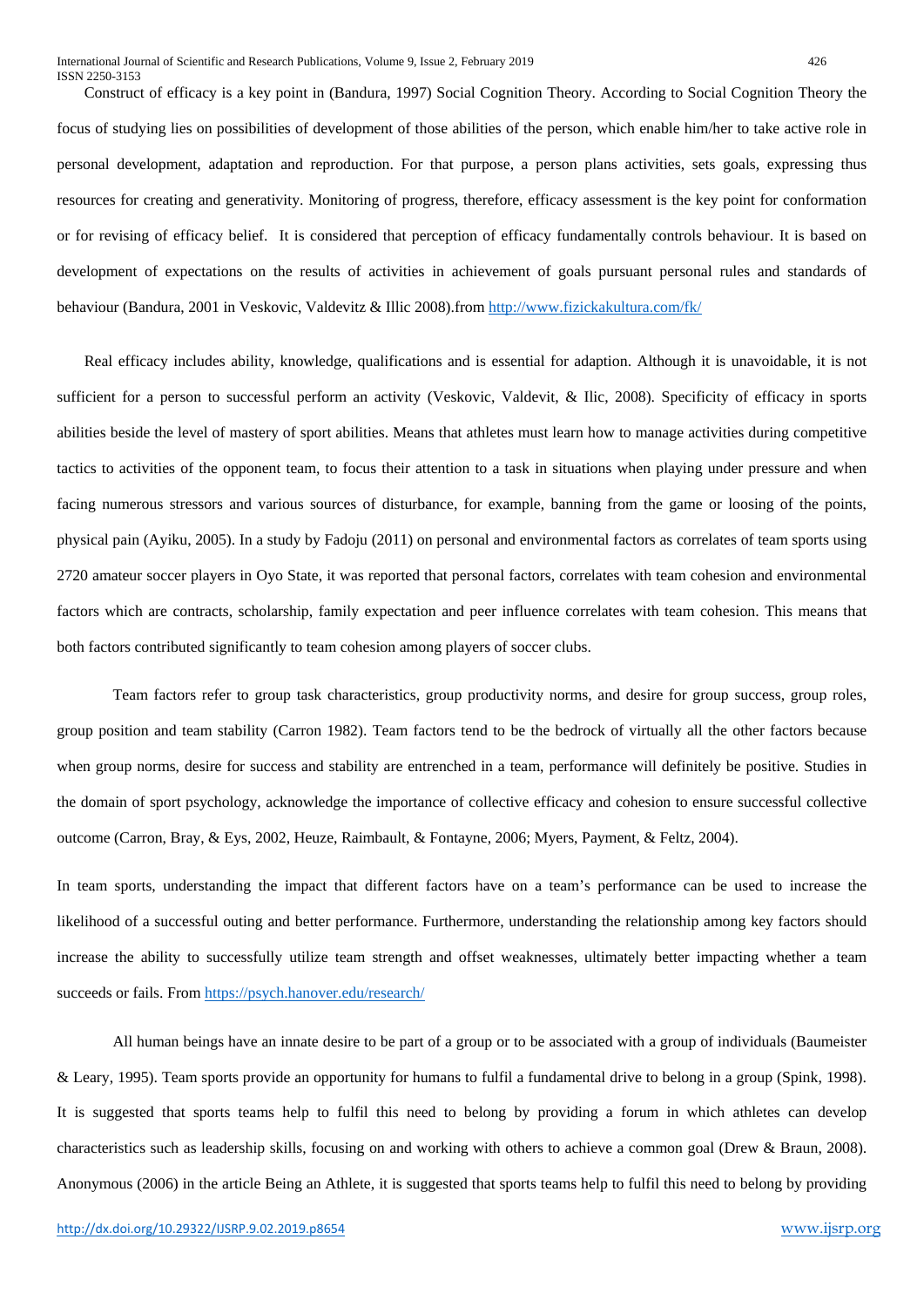a forum in which athletes can develop characteristics such as leadership skills, focusing on and working with others to achieve a common goal. Fro[m https://psych.hanover.edu/research/](https://psych.hanover.edu/research/) 0n 21st Dec. 2018

Teammates must learn to trust and assist one another in order to succeed on the field, forming a unique camaraderie. The need to belong to a group, along with the elements of competitions and status are often associated with various sports, which may be why sports draw so many participants. Groups that satisfy the need to belong can become cohesion. On the athletic field or court, team cohesion is one of the factors that have been found to be associated with positive outcomes. Highly cohesive teams are more likely to succeed in achieving group goal (Carron, & Hausenblas, 1998).

 Team factors refer to group task characteristics (individual vs. team sports), group productivity norms, desired for group success, group roles, group position and team stability. Carron (1982) argued that teams that stay together a long time and have a strong desire for group success also exhibit high levels of group cohesion. In addition, shared experiences, such as a series of successors or failures, are important in developing and maintaining cohesion because they unify a team to counter the threat of opposing teams (Brawley, 1990). Some suggest that the collective efficacy is positively related to perceptions of team cohesion (Carron & Brawley, 2008; Paskevch, Estabrooks, Brawley & Carron, 2001)

 Team/group cohesion is a dynamic process where the group tends to remain together and united in the pursuit of its goal for the satisfaction of the affective needs of group members (Paskevich, Estabrooks, and Brawley & Carron, 2001; Veach & May, 2005). It is multidimensional, dynamic, instrumental, and effective. Individual and group aspects of cohesion are based on the beliefs and perceptions of individual group members. Group integration concerns the beliefs that individual members hold about the team. Individual attractions to the group relates to the member's beliefs about what attracted him to the team. These two categories are each subdivided into task and social orientations. These things together create an individual and group sense of team cohesion. A high cohesive group is more likely to be united and committed to success than a group with low cohesion (Jarvis, 2006 in Kebaila, Zanina & Arfa, 2015)

<http://dx.doi.org/10.29322/IJSRP.9.02.2019.p8654> [www.ijsrp.org](http://ijsrp.org/) Team cohesion exists where players can united in a common purpose (Cashmore, 2002). Athletes often spend time together or share common interests outside of their chosen sport. This is known as social cohesion. Similar to group cohesion is task cohesion, where players are united to accomplish a specific task. A challenge to any team is the maintenance of the team, rather than focusing on the individual. If a team is composed of outstanding individuals, the focus may be too heavily on the contributions and performance of those individuals, and as such the collective team will underperform (Hall, 2007). Team composed of modest members are more likely to exceed all expectations. An example is the high school football team, where the quarterback is popular and is the coach's son. The focus is always on him and how many great long passes he can throw. The focus on the other players and the collective performance gets lost. It may be advantageous for coaches to focus not on stars but on building a team that will perform well as interdependent members. However, some teams have assembled star players, and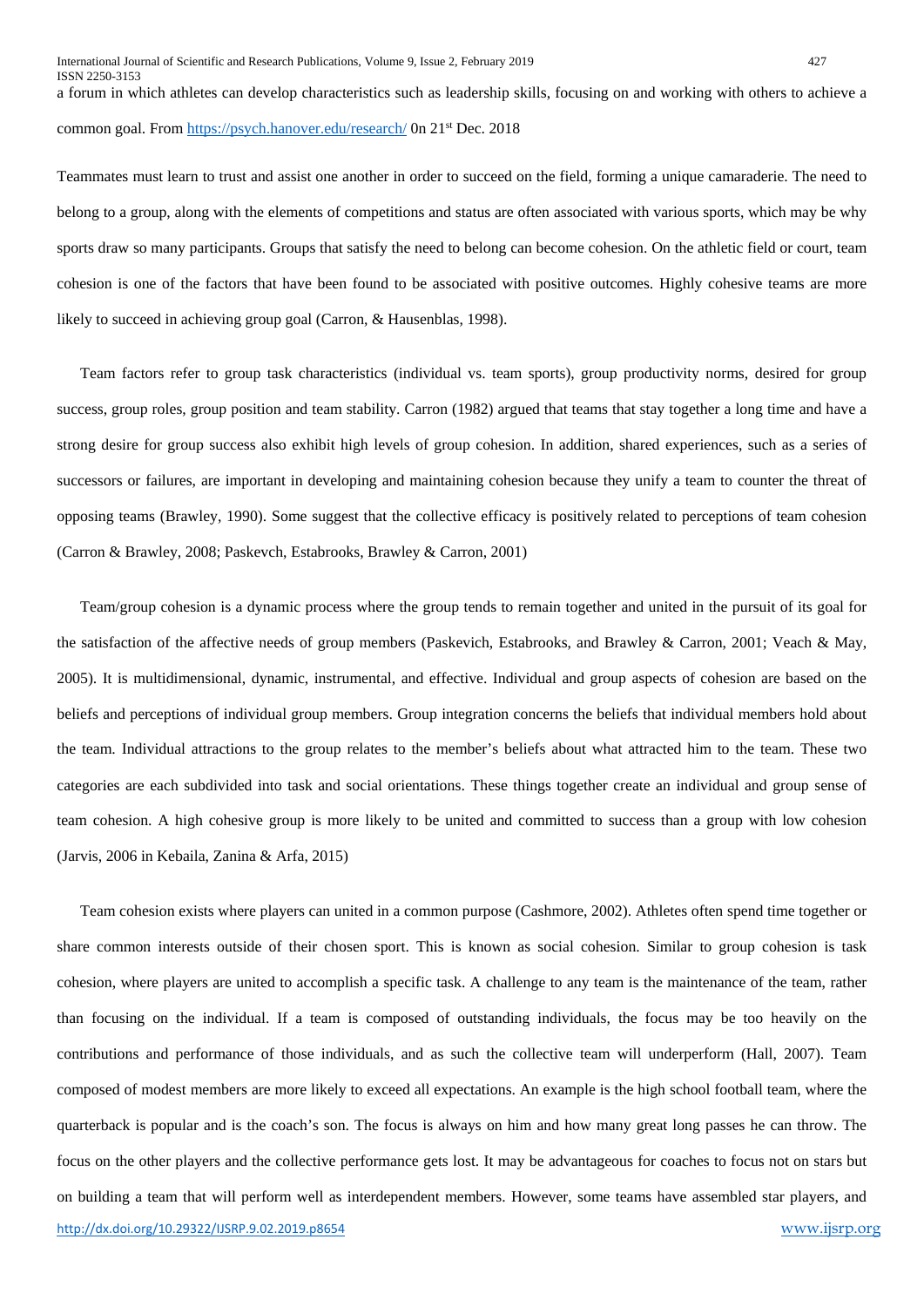their coaches brought them together as a team in a spirit of oneness. It is the assembly of individuals into a cohesive unit where each uses their individual strengths into a team where each individual is a part of something larger than the individual. Four factors affect team cohesion; a clear role for team members, willingness to make personal sacrifices for the team, the quality of communication between team members, and shared goals for the team (Jarvis, 2006). Numerous studies have shown a positive correlation between team cohesion and success.

 Team cohesion is the ingredient that moulds a collection of individuals into a team (Cox, 2007). Team factors that support cohesion include the clarity with which each member understands and accepts his role with the team success in competitive sports increases team cohesion. Cohesion is construct that is used to describe the strength of a social bond within a social unit or group such as a team (Carron, 1982). Common goals and objectives tend to lead to an increase in motivation and coordination which, in turn leads to a better and more successful performance (Beal, Cohen, Burke & McLendo, 2003 in Drew & Braun 2008). From <https://psych.hanover.edu/research/>

 Team factors also influence the perceived cohesiveness of a team, and include maintaining membership of a team's engagement in pro – social behaviours (Prapavessis & Carron, 1997). How well team members get along and how much effort they put into the team as a whole can influence the perceived cohesiveness of a team.

#### **Hypotheses**

**Ho1:** There is no Significant Relationship between Personal Factors and Team Performance Satisfaction of El – Kanemi Warriors Football Club in Nigeria Premier League

**Ho2:** There is no Significant Relationship between Team Factors and Team Performance Satisfaction of El – Kanemi Warriors Football Club in Nigeria Premier League

#### **METHODOLOGY**

 The design that was used for this study was the correlational research method. This design was adopted because it seeks to determine the existence of relationship and the extent of the relationship between two or more variables. The target population for this study was made up of all registered players of El –Kanemi Warriors Football Club for the 2017/2018 Nigeria Premier League season. Comprehensive sampling technique was used, because the sampling technique is used when every unit is included in the sample and when the number of units is small (Abe, 1997). The research instrument was the Group Environment Questionnaire (GEQ) which was adopted from Carron, Brawley, and Widmeyer (1985) and modified and self- developed items on performance satisfaction. A 4 Point Likert Scale Type response mode; Strongly Agree, Agree, Disagree and Strongly Disagree was used. To establish the reliability of the instrument for this study, the instrument was administered on 20 soccer players of Taraba Female team prior to the actual study. The data was subjected to Cronbach alpha for local reliability; it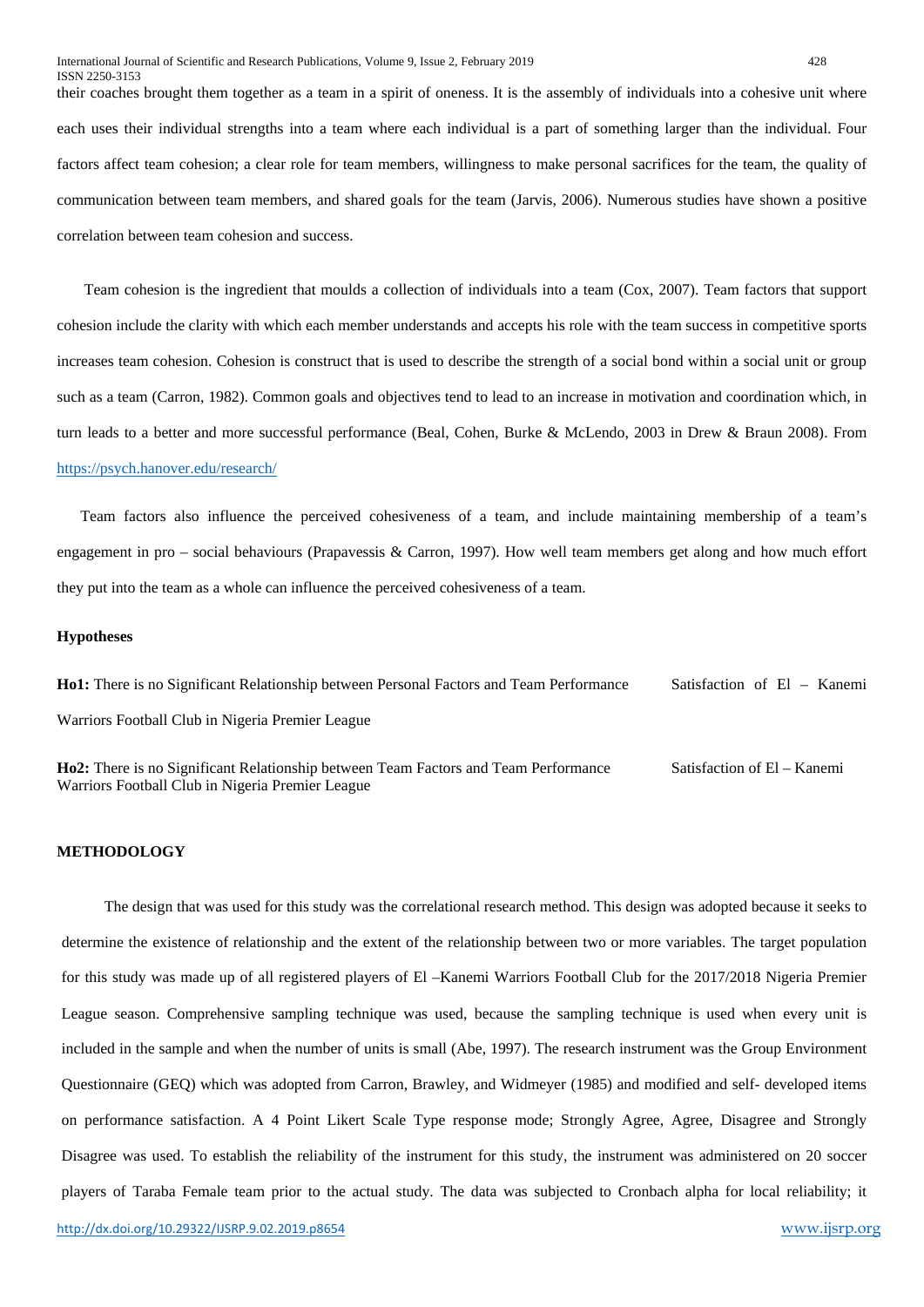produced an alpha reliability co-efficient of 0.856, which means the instrument has high reliability. The inferential statistics of Correlation Coefficient of Pearson Product Moment Coefficient, (PPMC) was used to test the hypotheses at 0.05 level of significance.

**Ho1**: There is no Significant Relationship between Personal Factors and Team Performance Satisfaction of El – Kanemi Warriors

Football Club in Nigeria Premier League

| <b>Variables</b>         | $N = 35$ |           |      |           |           |  |  |
|--------------------------|----------|-----------|------|-----------|-----------|--|--|
|                          | x        | <b>SD</b> | DF   | R         | P - value |  |  |
| <b>Personal Factors</b>  | 26.6000  | 3.75108   | - 33 |           |           |  |  |
|                          |          |           |      | $0.562**$ | 0.000     |  |  |
| <b>Sport Performance</b> | 52.0857  | 3.63295   |      |           |           |  |  |

**Table 1: Correlation between Personal Factors and Team Performance Satisfaction**

Table1 is a summary of Pearson Product Moment Correlation Coefficient on personal factors and team performance. The table shows that the mean and standard deviation for personal factors  $(26.6000, \pm 3.75108)$  and team performance,  $(52.0857, \pm 3.63295)$ yielded an r value 0.562 at p. value 0.000. Therefore, null hypothesis is rejected. This implies that significant relationship exists between personal factors and team performance. This means that personal factors have effect on team performance during competition.

**Ho2**: There is no Significant Relationship between Team Factors and Team Performance Satisfaction of El – Kanemi Warriors Football Club in Nigeria Premier League

|                          | $N = 35$            |            |    |            |             |  |
|--------------------------|---------------------|------------|----|------------|-------------|--|
| <b>Variables</b>         | $\overline{\bm{x}}$ | <b>SD</b>  | DF | R          | $P - value$ |  |
| <b>Team Factors</b>      | 14.0286             | 2.00713 33 |    | $0.368***$ | 0.000       |  |
| <b>Sport Performance</b> | 52.0857             | 3.63295    |    |            |             |  |

**Table 2: Correlation between Team Factors and Team Performance Satisfaction**

Table 2 is a summary of Pearson Correlation on the relationship between team factors and team performance. The results revealed that the mean and standard deviation for team factors  $(14.0286; \pm 2.00713)$  and team performance (52.0857;  $\pm 3.63295$ ) produce an r. value of 0.368 at p. value 0.007. This means that the null hypothesis is rejected. This implies that significant relationship exists between team factors and team performance. This indicates that team factor is significant in team performance satisfaction especially during competition.

## **Discussion**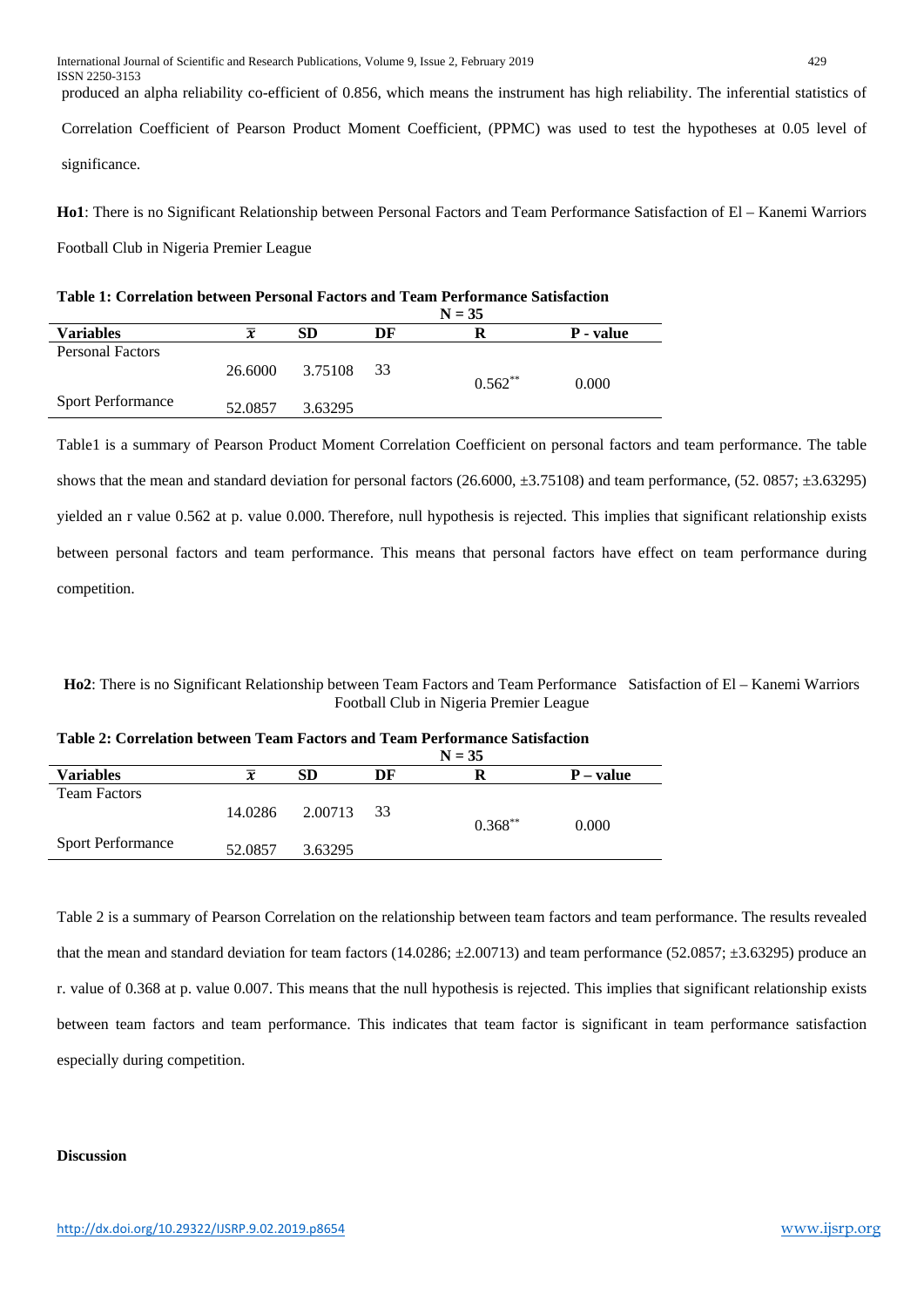The result of this study on hypothesis 1 reveals significant relationship between Personal Factor and Team Performance. This is consistent with Prapavesis and Carron's (1997) findings which showed that task cohesion was positively related to individual work output. Their report has also shown that individual work output is another factor positively related to increases in team cohesion. Prapavesis and Carron (1997) put it that personal factor include sacrifice behaviour, work output, selfhandicapping and mood. Sacrifice behaviour is seen as the behaviour whereby an individual voluntarily initiates an action or give up a privilege for the sake of another individual or individuals without regard to reciprocity. Fadoju (2011) studied personal and environmental factors as correlates of team sports and reported that personal factors correlate with team cohesion. This means that these factors contributed significantly to team cohesion among players of soccer clubs. It has also been established in the research that team members' personal characteristics are crucial to the overall success of any team. Also in his investigation on correlative relationship between personal factors and team cohesion, Fadoju (2011) found that personal factors, that is, socio economic background, personality, team role perception and participation motives correlates with team cohesion significantly.

Examining the results of hypothesis 2, it was found that significant relationship exists between Team Factor and Team Performance. This is consistent with Research conducted by Patterson, Carron and Loughead (2005) on cohesion and group norms which yielded a positive relationship, the results showed that athletes give greatest effort when on team possessing stronger norms for social interactions and higher team social cohesion. Henchen and Cook (2003) states that team factors consist of group norms and roles. Roles are patterns of behaviours that are expected of a person in a social situation. Group norms reflect what the team considers to be an acceptable individual behaviour. Ronayne (2004) found that higher perceptions of social cohesion are related to individual's decisions to continue with an activity and thus prolong their participation. Team factors also influence the perceived cohesiveness of a team, and include maintaining membership of a team's engagement in pro – social behaviours (Prapavessis & Carron, 1997). How well team members get along and how much effort they put into the team as a whole can influence the perceived cohesiveness of a team.

## **Conclusion**

 Based on the findings of this study**,** it was concluded that cohesion factors (personal and team factors) are significant correlates of team performance Satisfaction of El – Kanemi Warriors football club in Nigeria premier league 2017/2018 season.

#### **Recommendations**

Based on the conclusion of this study, the following recommendations were made;

1. El – Kanemi Warriors Football Club should employ the services of sport psychologists to help build desirable atmosphere for wholesome interaction among players for team cohesion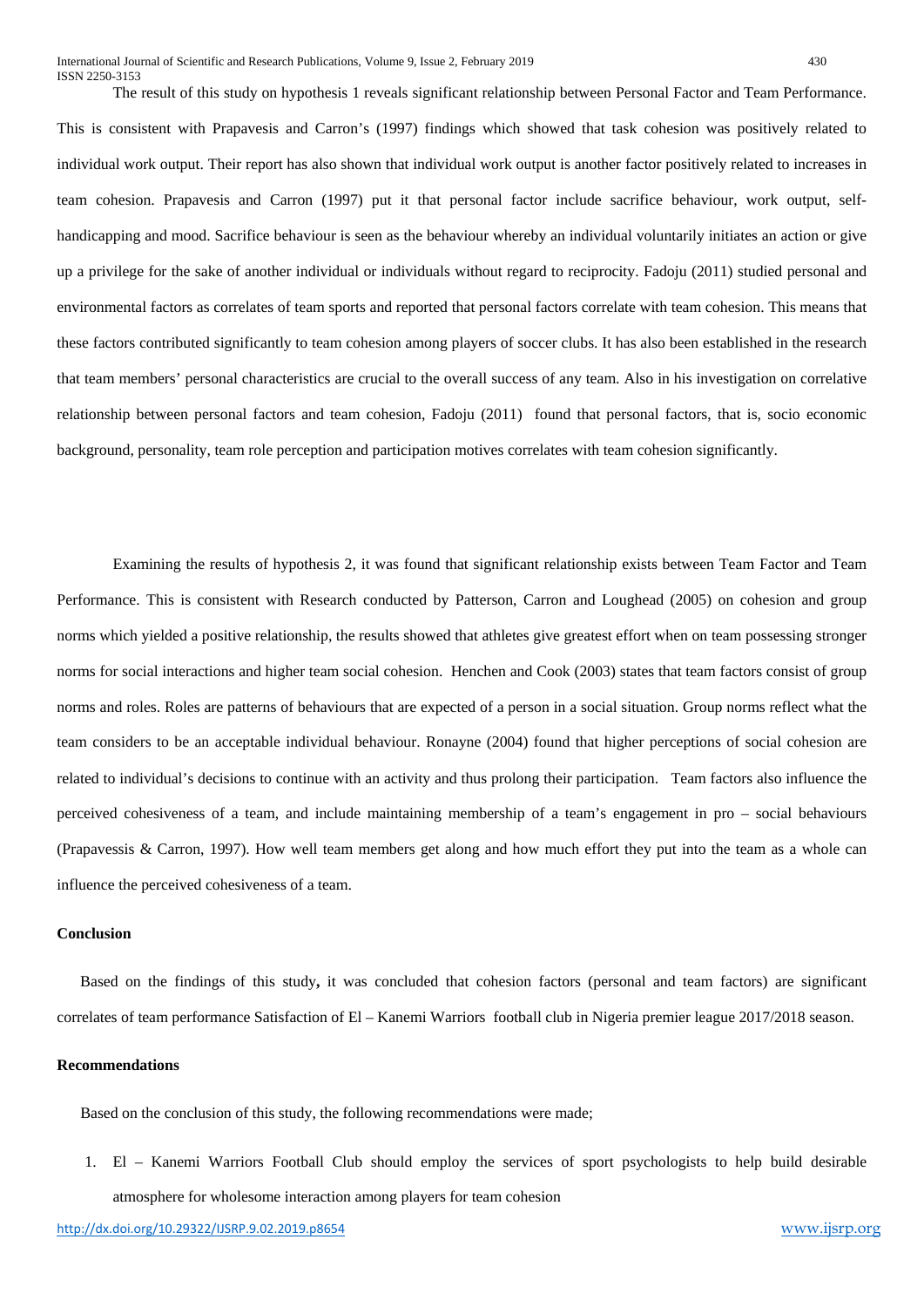International Journal of Scientific and Research Publications, Volume 9, Issue 2, February 2019 431 ISSN 2250-3153

- 2. Coaches should create a conducive atmosphere or environment to enhance team performance satisfaction
- 3. Players and managers should endeavour to identify team and personal factors and create conducive atmosphere for these

factors to enhance better team performance satisfaction

# **References**

- Abe, C.V (1997). Sampling technique in O.A Moronkola, C.V Abe and A. A Ogunwuyi (eds) *understanding research methodology in Education. Ibadan*, Amazing Grace publication.
- Anonymous, (2006). *Being an Athlete.* The times, 2
- Ayiku, T. Q (2005). *The relationships among college self – efficacy, academic self – efficacy, and athletic self – efficacy for African American male football players.* A thesis for the degree master of science, university of Maryland. Retrieved From<http://www.fizickakultura.com/fk/> Jun. 8<sup>th</sup> 2018.
- Bandura, A. (1997). Self efficacy. *The exercise of control,* New York:W.H. Freeman.
- Bandura, A. (2001). Social cognitive theory, an agentic perspective. *Annual Review of psychology,* 52, 1 -26. In Kebaila S, Zanina, N & Arfa Y (2015) Impact of Cohesion on performance among Women soccer players. *Iosr – Journal of Sport and Physical Education vol. 2, issue 5 pg, 15 – 18.* From<https://www.slideshare.net/josrjce/> 21st Dec. 2018
- Baumeister, R.F & Leary, M.R (1995). The need to belong: desire for interpersonal attachment as a fundamental human motivation. *Psychological Bulletin,* 117, 497-529. Retrieved from<http://psych.hanover.edu/research/> 3th Dec. 2018
- Beal, D. J., Cohen, R.R, Burke, M.J & Mclendo, C. L (2003). Cohesion and performance in groups. A Meta analytic clarification of construct relations. *Journal of Applied psychology,* 88, 989 – 1004.
- Brawley, L. R (1990). Group cohesion: Status, problems, and future directions. *International Journal of sport psychology,* 21, 355 – 379.
- Brawley, L. R., Carron, A.V., & Widmeyer, W.N (1987). Assessing the cohesion of teams: Validity of the group environment questionnaire. *Journal of sport Psychology,* 9, 275- 294
- Carron, A. V (1982). Cohesiveness in sport groups. Interpretations and considerations. *Journal of sport psychology,* 4, 123 – 128.
- Carron, A. V., Bray, S. R., & Eys, M. A (2002). Team cohesion and team success in sport. *Journal of Sport Science,* 20, 2,  $119 - 126.$
- Carron, A. V & Dennis, P (2001). The sport team as an effective group. In J. M Williams (Eds) (2001). *Applied sport psychology; person growth to peak performance* (4<sup>th</sup> ed) (pp 120 -134). Mountain view.CA: Mayfield.
- Carron, A. V, Eys, M. A & Burke, S. M (2007). Team cohesion: nature, correlates, and development. In S. Jowett and D. Lavallee (Eds), *Social Psychology in Sport.* 91-102. champaign, IL: Human Kinetics
- Carron, A. V & Hausenblas, H. A (1998). *Group dynamics in sport* (2nd ed) Morgantown. WV: Fitness information Technology
- Carron, A. V., Widmeyer, W. N. & Brawley, L. R (1985). The development of an instrument to assess cohesion in sport teams: The Group Environmental Questionnaire. *Journal of sport psychology,* 7, 244- 266.

Cashmore, E (2002). Sport Psychology: The key concepts. New York: Routledge.

<http://dx.doi.org/10.29322/IJSRP.9.02.2019.p8654> [www.ijsrp.org](http://ijsrp.org/) Cox, R. H (2007). *Sport Psychology:* concepts and applications: Boston: McGraw – Hill.